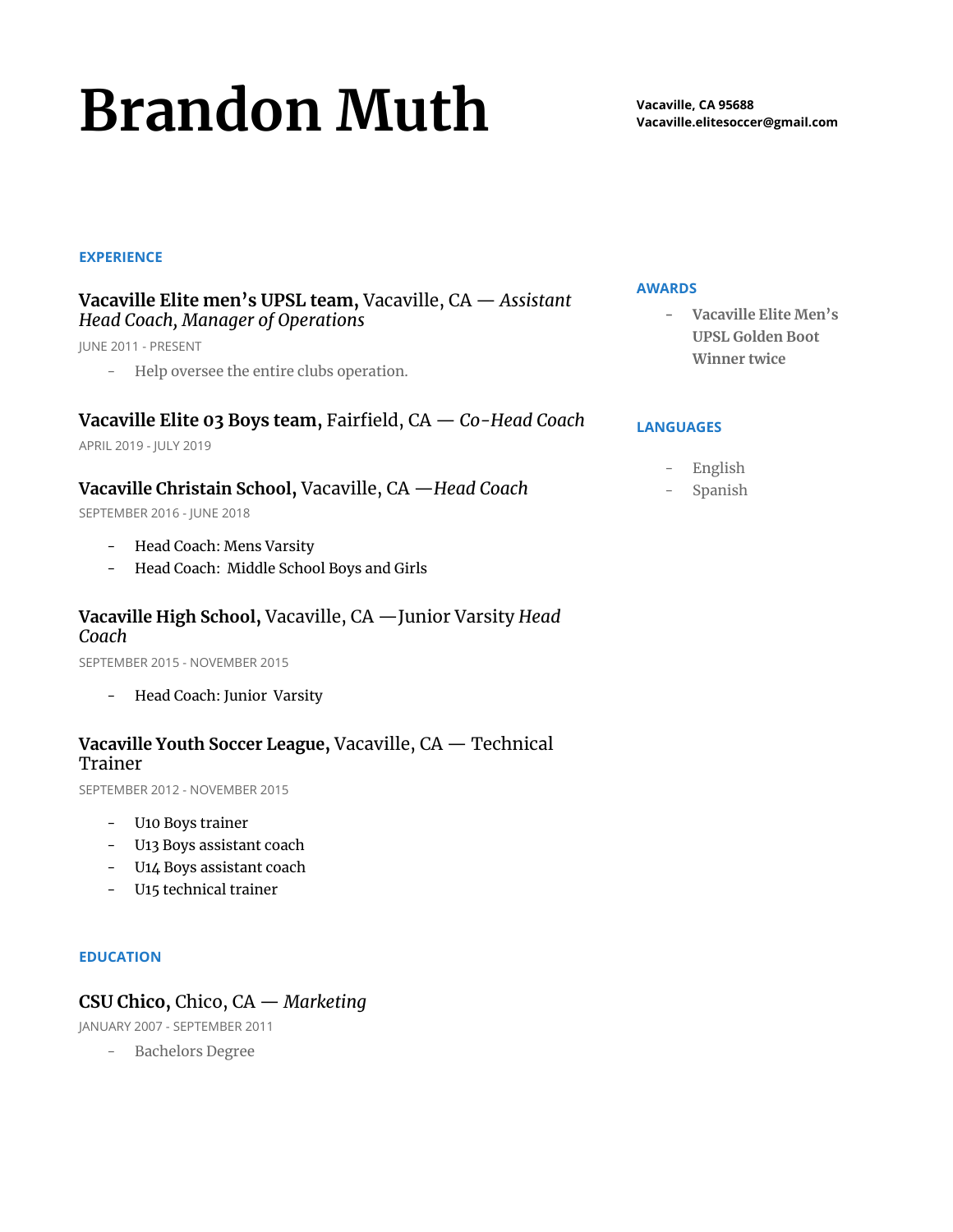# **Vacaville High School,** Vacaville, CA — *Diploma*

SEPTEMBER 2003 - JUNE 2007

- Diploma

#### **SUMMARY**

Brandon started playing futbol at age 4 and continues playing competitively still to this day. He is very passionate about the game and enjoys sharing his knowledge with futballers everywhere! Brandon has been coaching/training players since he was 13 and will continue doing so for many years to come. He has played in more than 8 countries! Many players that he has coached play on college teams as well as on semi-professional and professional teams world-wide. His ultimate goal is to improve the technical abilities, introduce tactics and different systems while focusing on elevating the overall knowledge of the game for all ages and skill levels.

# *PLAYING EXPERIENCE*

#### **Vacaville Elite SC: Attacking Midfielder**

- Leading goal scorer for the V. Elite, UPSL Premier National League for the VESC 2018
- Leading goal scorer for the V. Elite, UPSL Premier National League for the VESC 2019
- U23 College summer League: Back to back 1st place in Division 2012-2013
- 3rd place finish at Temecula soccer tournament
- 3 to 2 victory over Oakland/Bay Area Ambassadors (NPSL State Champions and national finalists)
- 2 to 0 victory over DV8 Juventus (undefeated in 2 seasons)
- Played against Chivas USA MLS in State Championship semi finals match
- 4th place finish in Adult Premier League (Nor Cal)

#### **CSU, Chico: Center attacking mid-fielder and winger**

- 2nd place finish at San Diego State invitational tournament (16 teams nation-wide)
- Placed 3rd in division

#### **Black Widow FC: Center mid-fielder and striker**

- National Tournament (Minnesota): 3rd place

#### **Elks Lodge Free-Kick competition**

- Finished 2nd place in the nation

# *YOUTH PLAYING EXPERIENCE*